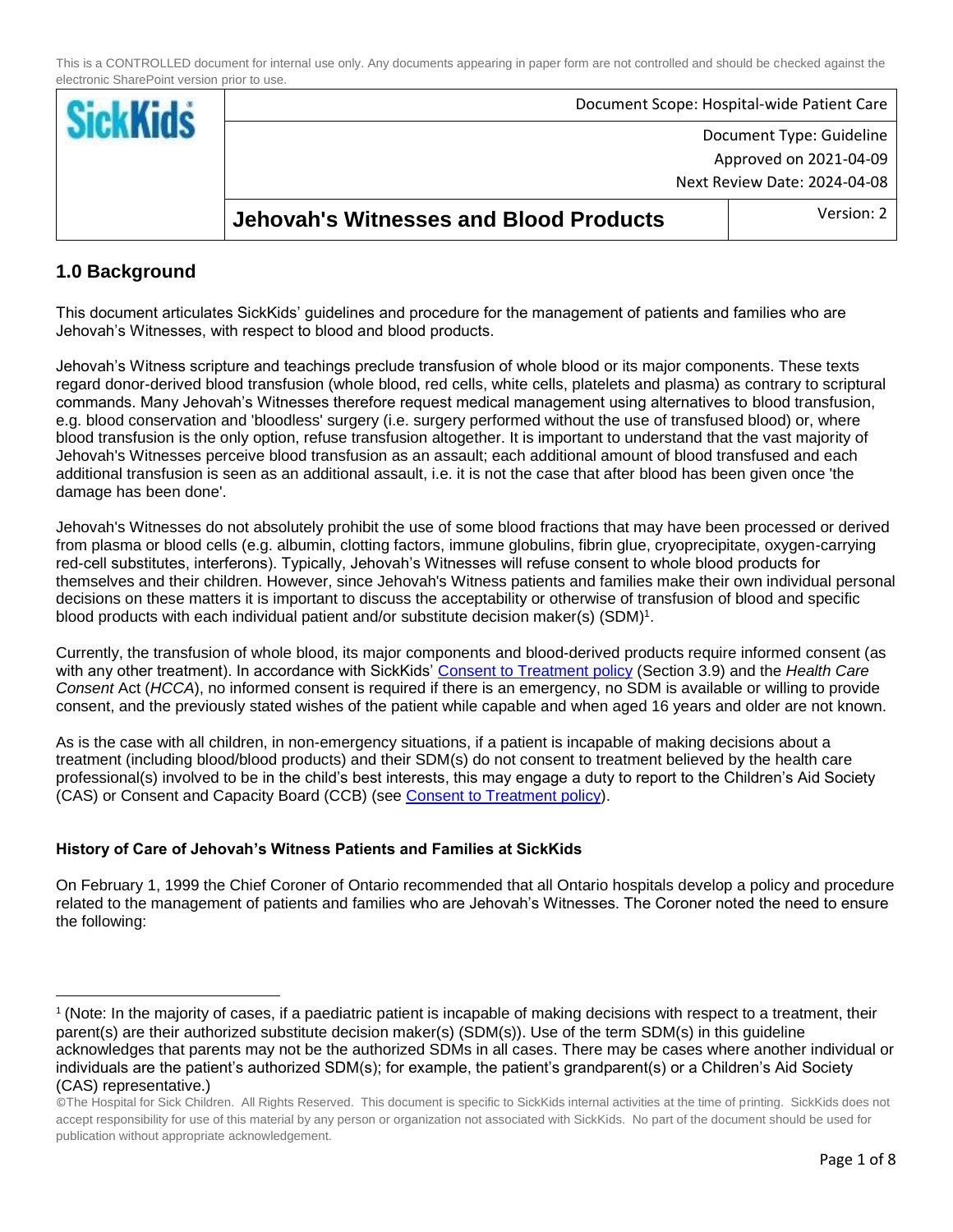| <b>SickKids</b> |                                               | Document Scope: Hospital-wide Patient Care |
|-----------------|-----------------------------------------------|--------------------------------------------|
|                 | Document Type: Guideline                      |                                            |
|                 | Approved on 2021-04-09                        |                                            |
|                 | Next Review Date: 2024-04-08                  |                                            |
|                 | <b>Jehovah's Witnesses and Blood Products</b> | Version: 2                                 |

- That health care professionals be respectful of the requests of Jehovah's Witnesses, even though they may not necessarily act in accordance with these requests.
- That health care professionals have and document a discussion about alternative treatment options with Jehovah's Witnesses (such as microsampling and available non-blood product treatment therapies).

#### **The Letter of Understanding**

A SickKids Letter of Understanding was jointly created in the 1990s by representatives from the Jehovah's Witness Hospital Liaison Committee, representatives from the SickKids Departments of Bioethics, Quality and Risk, and Legal, front line clinicians (including surgeons, anaesthetists, haematologists, neonatologists, and emergency department physicians), and organizational leadership. The letter is not a consent form and, as with all treatment, informed consent to the use of blood/blood products should still be sought from patients (if capable of making this decision) and SDM(s) (if patient incapable of making this decision).

The Letter of Understanding guides a conversation with the SDM(s) regarding the care of a patient who is incapable of making decisions regarding blood/blood products.

## **2.0 Guiding Principles for a Care Plan with Jehovah's Witness Patients and SDM(s)**

The guidelines are based on the following guiding principles:

a. The best interests (as defined in the *HCCA*, Section 21) and well being of all paediatric patients are paramount;

b. Patients capable of deciding with respect to a proposed treatment shall make their own decision, should they wish to do so;

c. Where there is a conflict between health care practitioners and patients and/or SDM(s), the health care practitioner shall take all reasonable steps to resolve such conflict as cooperatively as possible and to respect the integrity of the family unit (see [Guideline for Addressing Value-Laden Conflicts Between Patients and/or Substitute Decision Makers and](http://policies.sickkids.ca/published/Published/clinh31/main%20document.pdf)  [Health Care Professionals\)](http://policies.sickkids.ca/published/Published/clinh31/main%20document.pdf);

d. Confidentiality of health information shall be respected, within the limits of the law;

e. Patients and their SDM(s) shall be treated with respect and dignity;

f. Care of Jehovah's Witnesses patients, and interactions with SDM(s), shall be governed by a commitment to take reasonable steps to avoid the use of blood and blood products in the care of the patient, as described in Section 3.3.1 below;

g. Patients and SDM(s) shall be informed and supported throughout this process, and information shall be provided to patients in a developmentally appropriate manner.

The following flowchart outlines the steps and procedures referred to in the Guidelines below: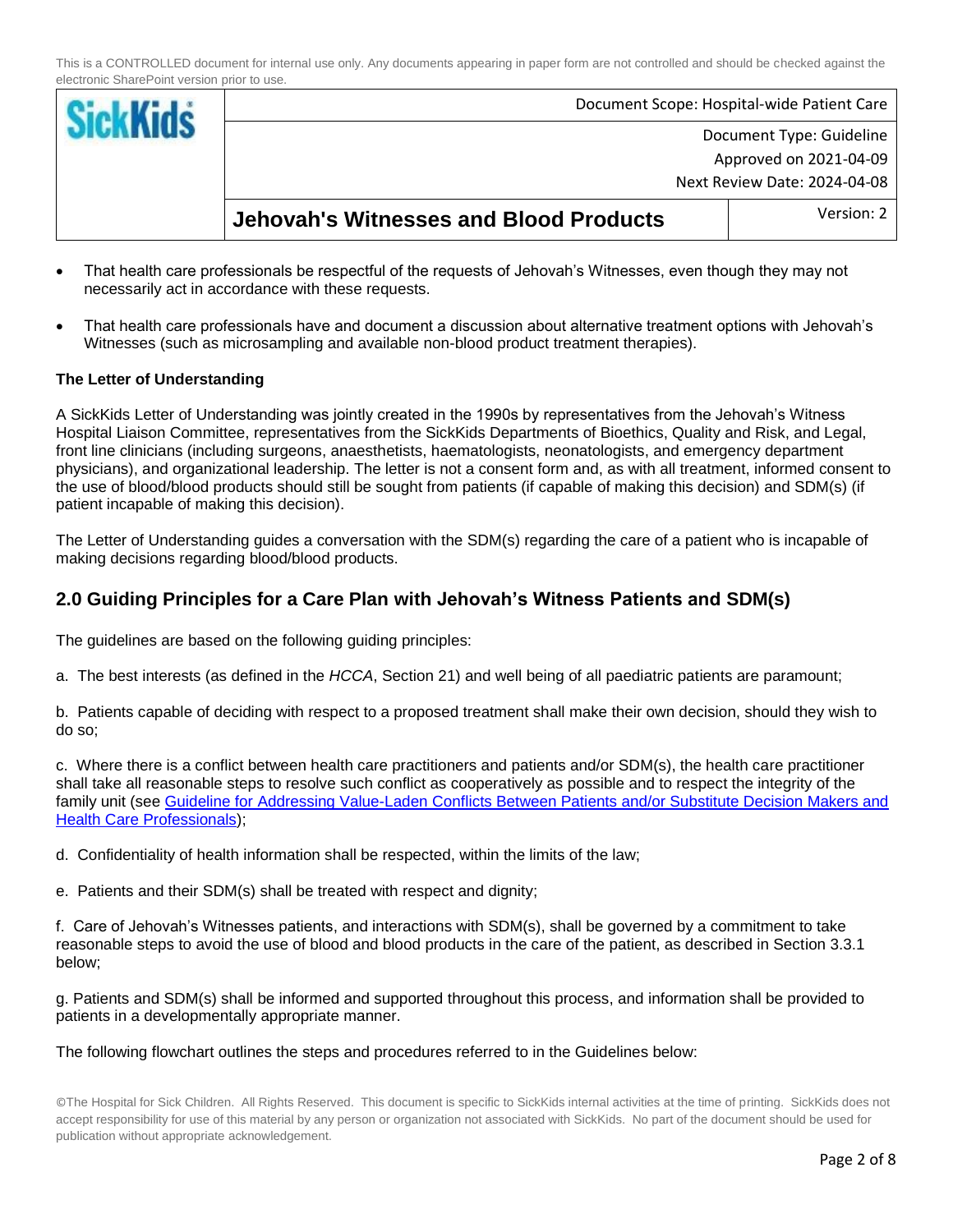

at the time of printing. SickKids does not accept responsibility for use of this material by any person or organization not associated with SickKids. No part of the document should be used for publication without appropriate acknowledgement.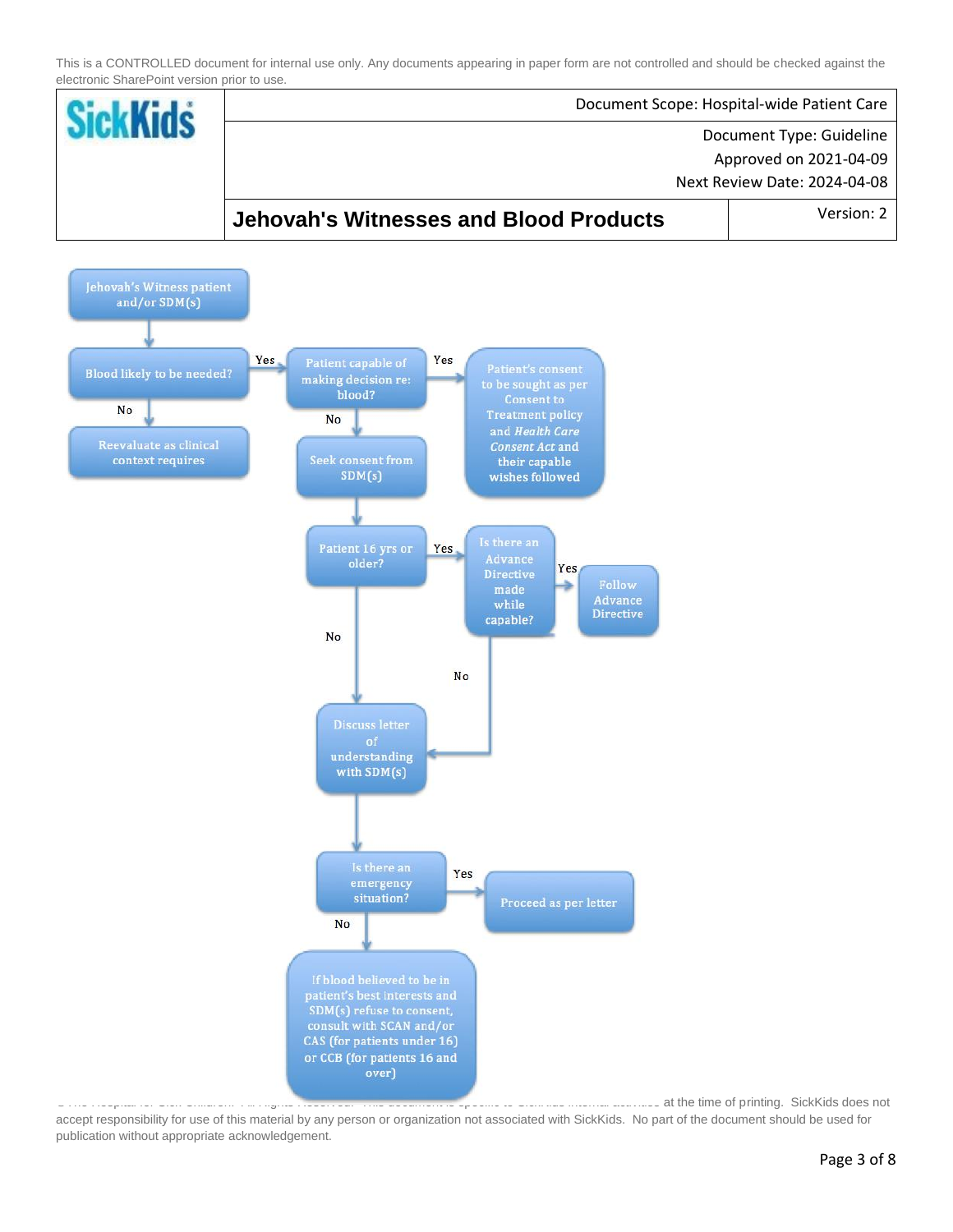|                                               | Document Scope: Hospital-wide Patient Care |
|-----------------------------------------------|--------------------------------------------|
| Document Type: Guideline                      |                                            |
|                                               | Approved on 2021-04-09                     |
|                                               | Next Review Date: 2024-04-08               |
| <b>Jehovah's Witnesses and Blood Products</b> | Version: 2                                 |

## **3.0 Guidelines**

When a health care professional(s) believes that a Jehovah's Witness patient requires blood or blood products, a conversation with the patient and/or SDM(s) should be held to determine their wishes regarding use of blood/blood products.

## **3.1 The Necessity of Using Blood**

It is important to evaluate whether blood/blood products are the only treatment option, and if all other treatment methods have been considered. The Blood Conservation and Autologous Clinic can provide information (ext. 206264) and in emergencies the Haematologist on call should be contacted, time permitting. Members of the Jehovah's Witness Hospital Liaison Committee have access to extensive information on alternatives to blood transfusion (see Section 3.6 below) and can be contacted for assistance. Liaison representatives assigned to The Hospital for Sick Children may be reached by pager at 416-441-6460. *Patient confidentiality must be respected and the names of the patient and SDM(s) should not be mentioned.*

Early consultation is encouraged if the patient, SDM(s) or the health care professional(s) involved have questions or concerns. Some possible resources include [Guideline for Addressing Value-Laden Conflicts Between Patients and/or](http://policies.sickkids.ca/published/Published/clinh31/main%20document.pdf)  [Substitute Decision Makers and Health Care Professionals,](http://policies.sickkids.ca/published/Published/clinh31/main%20document.pdf) [Guideline for Bioethics Consultation,](http://policies.sickkids.ca/published/Published/clinh35/main%20document.pdf) Bioethics Department (ext 205000), Quality and Risk Management (ext 207358), the Blood Conservation and Autologous Clinics (ext 206264), the haematologist on call and the Child Health Services (CHS) Administrator on call.

#### **3.2 Patients with Decision-Making Capacity Regarding the use of Blood/Blood Products**

The Responsible Physician must make the determination of the patient's capacity (as in all treatment decisions) to decide regarding blood/blood products (for more information, see the [Consent to Treatment policy\)](http://policies.sickkids.ca/published/Published/clinh34/main%20document.pdf). Psychiatry may be consulted for assistance if the patient's capacity to decide regarding blood/blood products is uncertain.

If the patient is deemed capable of making medical decisions related to the use of blood/blood products, they have the authority to give or refuse to give consent. A valid decision must be fully informed and voluntary. It may be a challenge to determine the independence of patients' decisions in these circumstances. As with all patients, the decision making of Jehovah's Witness patients may be influenced by others (e.g. family members, friends, religious advisors). Assess the independence of the patient's decision, if possible, by speaking with the patient alone, and/or by involving an appropriate member of the interprofessional team, such as a social worker.

If appropriate treatment methods that do not require blood/blood products are available, and that is what the patient is requesting, treat the patient without the use of blood/blood products. If the only medically appropriate methods available involve the use of blood/blood products and a patient who is capable of making this decision refuses these methods but wishes to undergo the procedure (e.g. surgery), the Responsible Physician, after appropriate consultation, will need to decide if they are willing to perform the procedure without blood/blood products.

When a patient is deemed capable of deciding about blood/blood products, and expresses a wish not to receive blood transfusions or blood products, this should be documented in the patient's chart and should be communicated amongst members of the treating team in the circle of care. These wishes should also be followed if the patient is over 16 and later becomes incapable of deciding about blood products, and/or is transferred to another unit within the hospital. While there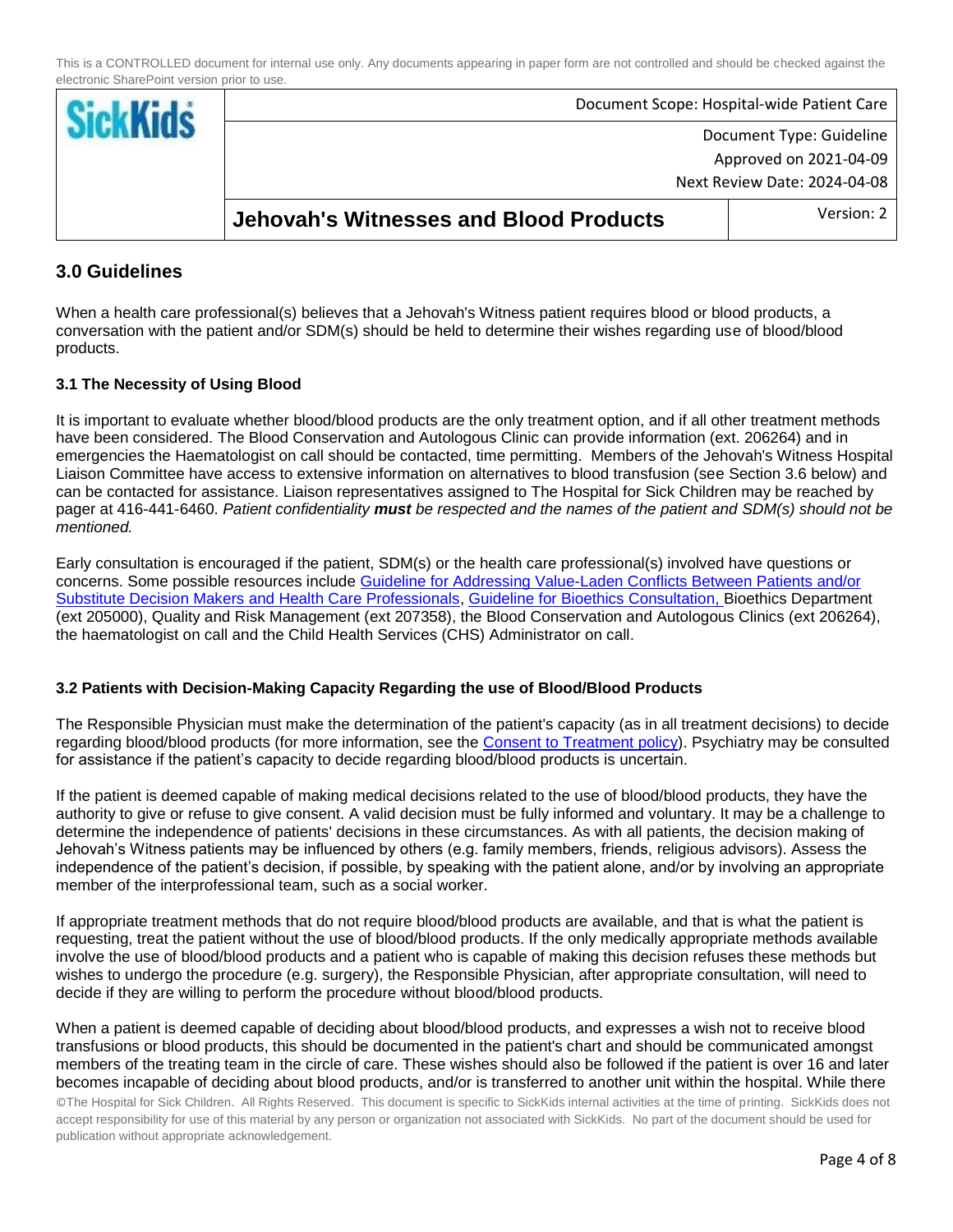| <b>Sickl</b> |                                               | Document Scope: Hospital-wide Patient Care |
|--------------|-----------------------------------------------|--------------------------------------------|
|              | Document Type: Guideline                      |                                            |
|              | Approved on 2021-04-09                        |                                            |
|              | Next Review Date: 2024-04-08                  |                                            |
|              | <b>Jehovah's Witnesses and Blood Products</b> | Version: 2                                 |

is no age of consent to treatment, the age of 16 is relevant for the use of advance directives, as per the [Consent to](http://policies.sickkids.ca/published/Published/clinh34/main%20document.pdf)  [Treatment policy](http://policies.sickkids.ca/published/Published/clinh34/main%20document.pdf) and Section 21 of the *HCCA*.

## **3.3 Patients Without Capacity to Decide About Blood/Blood Products**

#### **3.3.1 When blood transfusion is likely to be needed and the patient is incapable of deciding about blood/blood products and under the age of 16**

When a Jehovah's Witness patient has a medical condition and proposed treatment may require blood transfusion and the patient is incapable of deciding about blood/blood products, the Responsible Physician should meet with the SDM(s), inform them of the circumstances and seek the SDM(s)' consent to use blood/blood products.

### **Letter of Understanding**

If the SDM(s) refuse to provide consent and the patient's medical condition and/or treatment is one in which blood transfusion may be required imminently or urgently, the Responsible Physician should review the [Letter of Understanding](http://policies.sickkids.ca/published/Published/clinh36/jw%20letter%20of%20understanding%20(002).pdf)  [for Jehovah's Witness Patients and Blood Transfusion](http://policies.sickkids.ca/published/Published/clinh36/jw%20letter%20of%20understanding%20(002).pdf) with the SDM(s) and offer them the opportunity to sign the Letter as an indication of acknowledgment.

The Letter of Understanding should be used in circumstances where Jehovah's Witness SDM(s) refuse to consent to blood transfusion for a patient who is incapable of making decisions with respect to blood/blood products. When a physician signs this letter, they are making a commitment to do whatever is reasonably necessary to avoid the use of blood/blood products in the care of the patient. When SDM(s) sign the letter, they are acknowledging the physician's legal duty to treat the patient with blood if necessary, in the case of an emergency (see Section 3.4 below). This acknowledgement means that it is not necessary to contact the Children's Aid Society (CAS) if blood must be administered in these emergency situations.

Notes:

- The Letter of Understanding is not a consent form, and SDM(s) who sign this letter are not consenting to blood for the patient.
- This guideline is linked to the only authorized version of the Letter of Understanding for use at SickKids.

#### **3.3.2 If SDMs disagree with each other**

Unless there is legal documentation giving one parent full custody and health care decision-making authority, parents are equally ranked SDMs and parental consensus is required before a decision can be made. See the [Consent to Treatment](http://policies.sickkids.ca/published/Published/clinh34/main%20document.pdf)  [policy](http://policies.sickkids.ca/published/Published/clinh34/main%20document.pdf) (Section 3.7.4) regarding how to proceed in situations where equally ranked SDMs disagree with each other. In these situations, consultation with Risk Management is encouraged.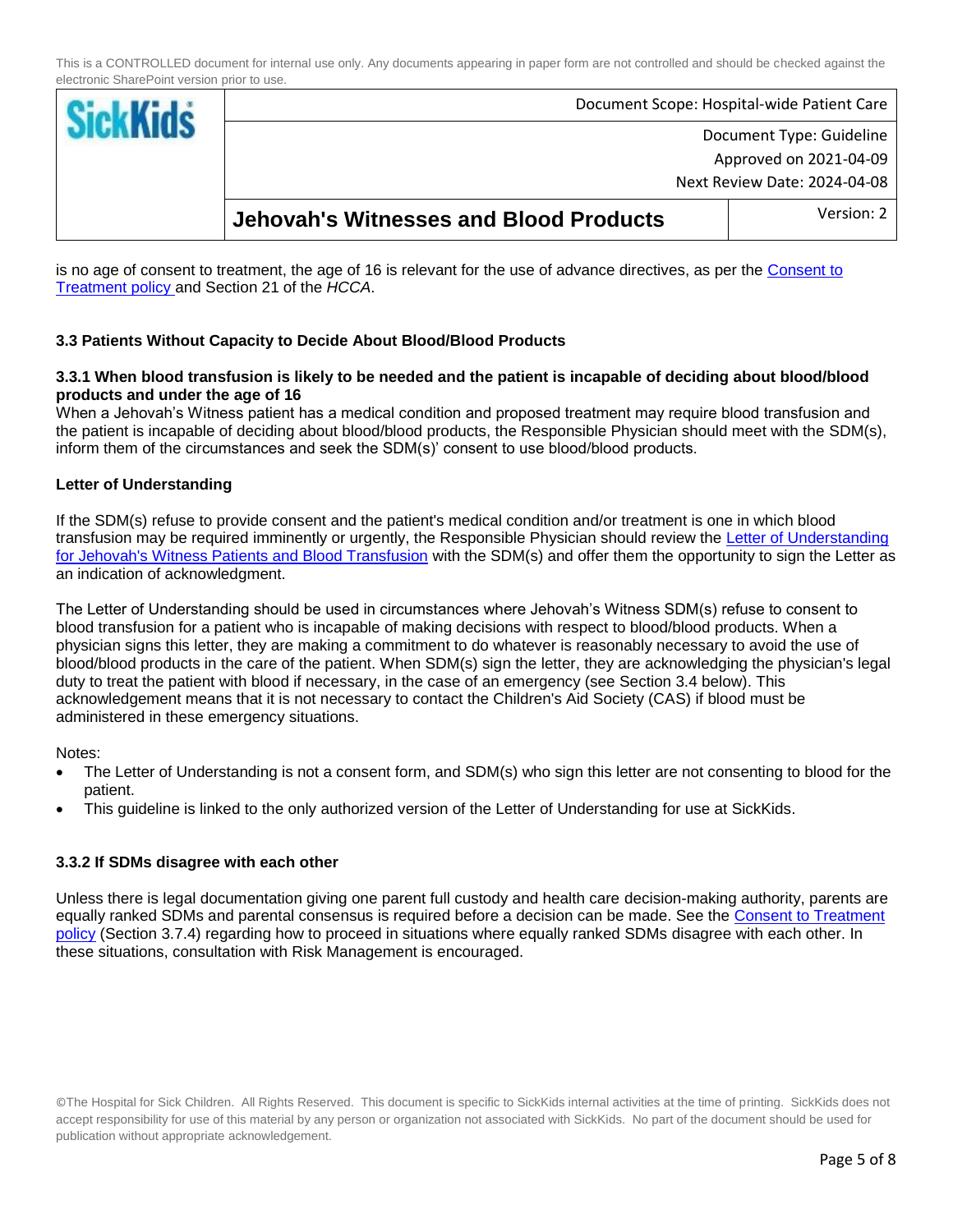|                                               | Document Scope: Hospital-wide Patient Care |
|-----------------------------------------------|--------------------------------------------|
| Document Type: Guideline                      |                                            |
|                                               | Approved on 2021-04-09                     |
| Next Review Date: 2024-04-08                  |                                            |
| <b>Jehovah's Witnesses and Blood Products</b> | Version: 2                                 |

#### **3.4 In Emergency Situations**

In an emergency situation, as defined in SickKids' [Consent to Treatment policy](http://policies.sickkids.ca/published/Published/clinh34/main%20document.pdf) and the *HCCA*, patients who are not capable of making decisions with respect to a proposed treatment may be treated without obtaining informed consent if "the delay required to obtain a consent or refusal on the person's behalf will prolong the suffering that the person is apparently experiencing or will put the person at risk of sustaining serious bodily harm". An exception to this is if the patient, while capable and over the age of 16, has previously expressed a wish applicable to the circumstances to refuse consent to blood/blood products (see next section).

If and when emergency transfusions are provided, ensure that the reasons for the necessity of transfusion are well documented.

#### **3.5 Advance Directives**

Many Jehovah's Witnesses who are adolescents aged 16 or over will have completed a card that indicates that they will not accept blood products. Under the *HCCA* (1996), SDMs must make decisions according to the wishes expressed in such directives under the following circumstances:

- The patient presently lacks capacity to decide with respect to blood/blood products (due to illness, injury, etc.) **and**
- The patient completed the card/directive when 16 years or older (while there is no age of consent to treatment, one must be at least 16 to complete an advance directive) **and**
- There is no reason to believe that the patient was incapable of making decisions with respect to the proposed treatment when they completed the card/directive **and**
- There is no reason to believe that it was completed involuntarily.

See Section 21(1) (Principles for giving or refusing consent) and Section 26 (No treatment contrary to wishes) of the *HCCA* [\(1996\).](https://www.ontario.ca/laws/statute/96h02)

#### **3.6 Jehovah's Witness Hospital Liaison Committee**

This is a committee of Jehovah's Witnesses, and not a hospital committee. Members of this committee are available to provide support and information - they should only be contacted in regard to a specific case at the request of and/or with the consent of the patient or SDM(s). They may also be consulted by SickKids staff for general information, i.e. without divulging the identity of or details about a specific patient and/or SDM(s). Liaison representatives assigned to The Hospital for Sick Children may be reached by pager at 416-441-6460.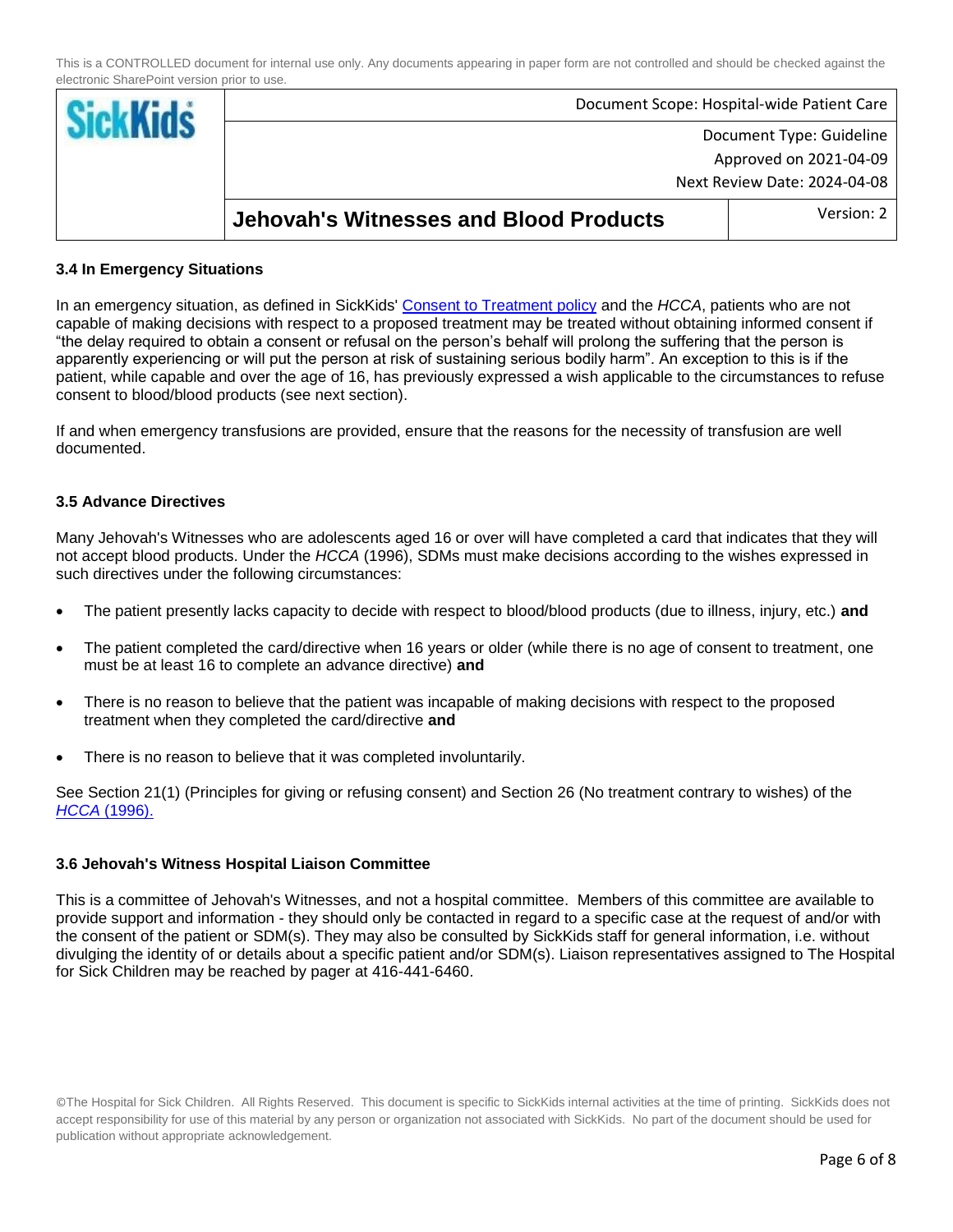| <b>Sickl</b> |                                               | Document Scope: Hospital-wide Patient Care |
|--------------|-----------------------------------------------|--------------------------------------------|
|              |                                               | Document Type: Guideline                   |
|              |                                               | Approved on 2021-04-09                     |
|              | Next Review Date: 2024-04-08                  |                                            |
|              | <b>Jehovah's Witnesses and Blood Products</b> | Version: 2                                 |

### **3.7 Confidentiality**

As with all patients, confidentiality about decisions made and treatment provided should be strictly preserved within the limits of the law. Patients and SDMs have the right to control if and how information is shared with others beyond the immediate responsible treatment team. The need for internal consultation, legal consultation, and/or mandatory reporting to a CAS are lawful exceptions. SDM(s) may wish to delay disclosure to the patient that blood has been given until the crisis has passed.

#### **3.8 If Blood is Given**

The patient's (and/or SDM(s)) need for counseling should be assessed/determined.

Staff may experience moral distress when they are required to give blood contrary to the wishes of SDM(s), or when a patient's refusal is honoured. Debriefing sessions may be helpful in these circumstances. The Bioethics Department may be contacted if assistance is desired with group or individual debriefing regarding the ethical considerations.

## **4.0 Conscientious Objection**

Sometimes patients' or SDM(s)' wishes conflict with health care professionals' personal values and beliefs. In such cases, health care professionals have a right to conscientious objection; that is, they may withdraw from the care of the patient. However, as stated by most professional codes of ethics (e.g. the College of Physicians and Surgeons of Ontario Policy on ['Professional Obligations and Human Rights'\)](https://www.cpso.on.ca/physicians/policies-guidance/policies/professional-obligations-and-human-rights), health care professionals may withdraw from the care of a patient only after making an effective referral to another appropriate treatment provider(s).

## **5.0 Documentation**

All discussions and decisions should be fully documented in the health record. This will let other members of the health care team know what steps have been taken. If the Letter of Understanding is used, it should be placed at the front of the patient's chart.

## **6.0 Related Documents**

[Canadian Medical Association Code of Ethics](https://www.cma.ca/cma-code-ethics-and-professionalism) 

[College of Nurses of Ontario Practice Standard -](http://www.cno.org/docs/prac/41034_ethics.pdf) Ethics

[College of Physicians and Surgeons of Ontario Policy 'Professional Obligations and Human Rights'](https://www.cpso.on.ca/physicians/policies-guidance/policies/professional-obligations-and-human-rights)

**[Consent to Treatment Policy](http://policies.sickkids.ca/published/Published/clinh34/main%20document.pdf)** 

[Guideline for Addressing Value-Laden Conflicts Between Patients and/or Substitute Decision Makers and Health Care Professionals](http://policies.sickkids.ca/published/Published/clinh31/main%20document.pdf)

*[Health Care Consent Act](http://www.e-laws.gov.on.ca/html/statutes/english/elaws_statutes_96h02_e.htm)* (1996)